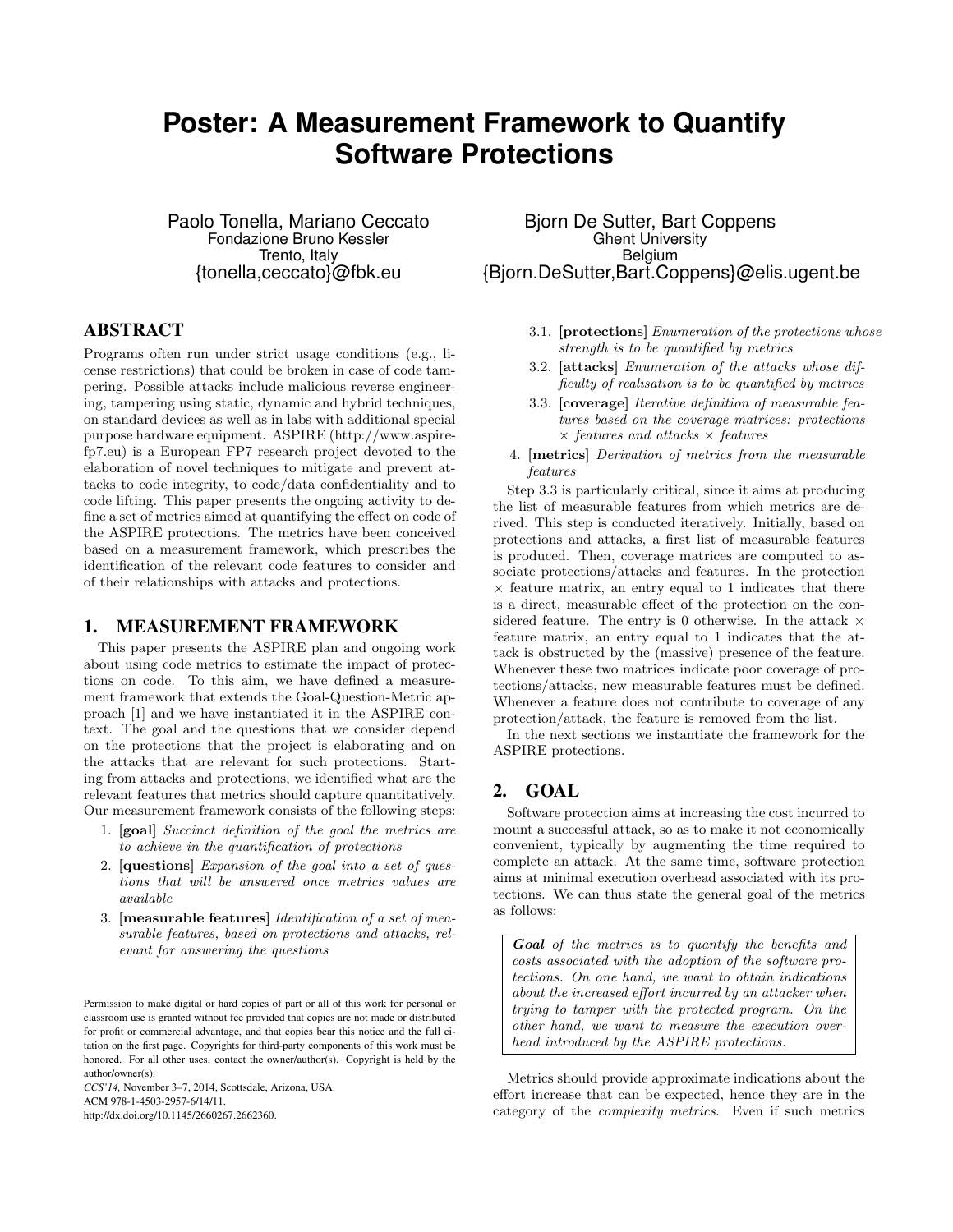cannot be easily turned into attack time, they provide useful indications about the amount of code elements that are made more complex to analyse for an attacker. The metrics values give a clear picture of the amount of protection introduced into the code, relatively to the original sensitive code base and with respect to alternative configurations of the same protection. Users of the ASPIRE protections will obtain precise, quantitative indications about the impact of each protection in the code.

The costs for the protections are quantified by performance metrics, since the protection logics will necessarily introduce some execution overhead. We measure also such negative impact of the protections, so as to provide the AS-PIRE users with the full quantitative picture, including measurable benefits (increased code complexity) and measurable costs (runtime overhead).

# 3. QUESTIONS

From the general goals that guide the definition of the measurement framework, we derived a set of specific questions that metrics are expected to be able to answer:

- Q1: How large and how complex is the portion of program that contains protections to be defeated by the attacker?
- Q2: How much does the protected program differ from the unprotected (hence, easily attackable) program?
- Q3: What is the runtime overhead incurred due to the ASPIRE protections?

Protections might be applied to a subset of the whole program. Question Q1 deals with the size of the protected part. In fact, the larger is the portion subject to protection, the more difficult is for the attacker to locate the specific place where to start an attack. In case the protected part is very small, the remaining unprotected part could be still sensitive and exposed to easy attacks.

Question Q2 refines question Q1 by taking into account the distance between protected and unprotected code. The larger the complexity gap between the original unprotected code and the protected code, the more difficult it is for the attacker to understand and modify the program under attack. In fact, assuming that unprotected code can be easily attacked, the search space for the attacker consists mostly of the differential code that is introduced by the protections.

While questions Q1 and Q2 deal with the benefits of the code protections, question Q3 deals with its costs, which are basically performance degradation costs.

#### 4. MEASURABLE FEATURES

In the following, we describe the scope in which metrics are defined. Such a scope consists of the protections under development in the ASPIRE project and of the attacks that the ASPIRE protections intend to block or delay. For each protection and attack in the scope of ASPIRE we determined the associated measurable features. A measurable feature for a protection represents the impact on the source/binary code associated with the application of the protection to a program. A measurable feature for an attack consists of the source/binary code elements that represent an obstacle for the attackers and that must be circumvented to mount a successful attack.

The ASPIRE protections fall into the following groups:

 $PT_1$ : *Data hiding*. Sensitive program data are obfuscated in the code.

PT2: Renewability. Code portions are periodically replaced at run time, so as to prevent the reuse of attack knowledge gathered on previous versions of the program.

PT3: Splitting. Code portions are isolated from the main program and executed on a trusted device or host, which communicates with the main client to query and update program state.

PT4: VM obfuscation. Code portions are executed in obfuscated form inside a special purpose obfuscated virtual machine.

PT5: Remote attestation. Sensitive code portions are periodically checked for integrity, in response to a remote attestation request coming from a trusted device or host.

 $PT_6$ : *Binary obfuscation*. Code obfuscation at the binary level.

The attacks in the scope of ASPIRE can be classified as follows:

 $AT_1$ : Static structural code and data recovery. Reverse engineering of abstract, structured program representations from the source/binary code. In the scope of this attack are only static approaches to reverse engineering.

AT2: Structural matching of binaries. Attackers match the program code against known or related code fragments to identify procedures relevant for the attack. A variant consists of computing the difference between program versions to identify the security patches applied to the older version.  $AT_3$ : *Static tampering attacks*. The attacker modifies the code to disable protections and security checks.

AT4: Attacks on communication channels. The attacker can observe and manipulate the messages exchanged over the network as well as the client code generating such messages.

 $AT_5$ : Fuzzing. The program is executed by a fuzzing tool for automated input data generation. The execution is monitored for security errors and information leakage.

 $AT_6$ : *Debugging*. The program's execution is interrupted at break points or stepped and program variables are inspected and modified through a debugger.

 $AT_7$ : Dynamic structure and data analysis. The attacker recovers the program's control flow and data flow by means of dynamic information obtained from execution traces.

 $AT_8$ : Dynamic tampering. The attacker modifies the execution of the program by means of code injection, debuggers, emulators or binary code rewriting.

AT9: Hybrid analysis. The attacker combines static and dynamic analyses to retrieve relevant information about the program.

Attacks considered here include both manual human attacks and automated attacks using tools. Thus, measurable features should capture not only the potency of protection against manual human attack, but also the resilience against automated attacks.

We have iteratively refined a list of relevant measurable features based on the ASPIRE protections and attacks. Specifically, we eventually obtained the following measurable features that are affected by the ASPIRE protections and that obstruct the attacks to the ASPIRE protections:

 $MF_1$ : *Code size*. Larger programs are potentially more difficult to attack.

MF2: Chains between variable definitions and variable usages. Data origin is more difficult to identify if the data